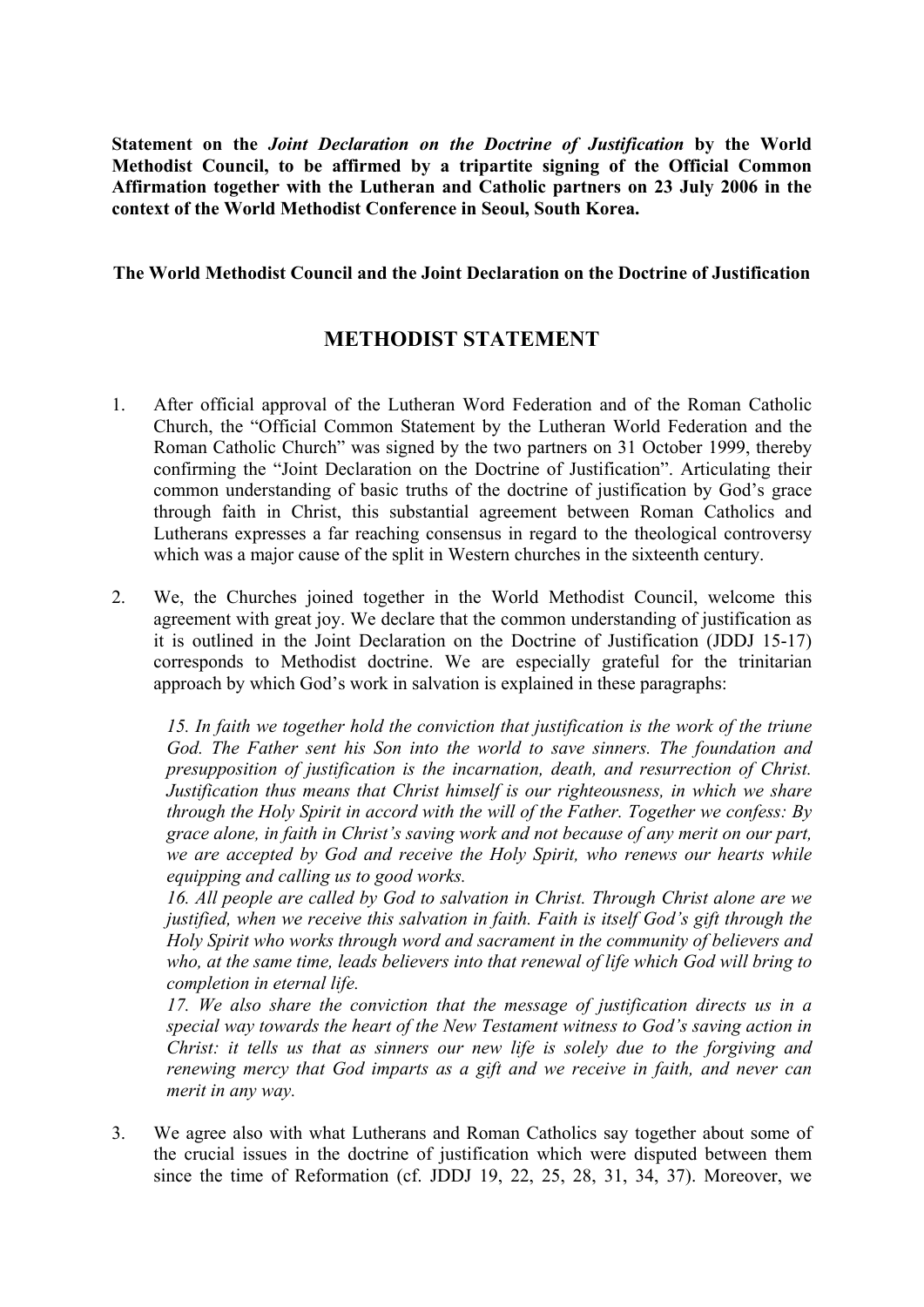accept the explanations which Lutherans and Catholics respectively give in paragraphs 20-21, 23-24, 26-27, 29-30, 32-33, 35-36, and 38-39 concerning their respective positions on these issues, and we do not consider these diverse emphases sufficient cause for division between either party and Methodists.

- 4. The Methodist Movement has always understood itself as deeply indebted to the biblical teaching on justification as it was understood by Luther and the other reformers and then again by the Wesleys. But it has also always embraced elements of the doctrine of justification which belong to the Catholic tradition of the early church both East and West. This gave its own doctrine of justification its distinctive profile. Set in relation to "the remaining differences of language, theological elaboration, and emphasis" which are not reckoned to impair the "consensus in basic truths of the doctrine of justification" between Lutherans and Catholics (JDDJ 40), the Methodist teaching may be described thus:
	- 4.1 According to John Wesley the doctrine of original sin is an essential Christian doctrine. The corruption of human nature cannot be cured by ourselves. The destructive effects of the Fall are countered by the universal availability of prevenient grace (Sermon 85, On Working Out Our Own Salvation, III.4). That people are able to respond to God's call is due only to God's prior work. According to Wesley, the grace of God "assists" but does not "force" the human response (Sermon 63, The General Spread of the Gospel, 11). By God's grace believers are commissioned and empowered to tell people that God has reconciled the world to himself and to entreat them on behalf of Jesus Christ to be reconciled to God (2) Corinthians 5:20).
	- 4.2 The deep connection between forgiveness of sins and making righteous, between justification and sanctification, has always been crucial for the Methodist understanding of the biblical doctrine of justification. John Wesley saw in salvation a twofold action of God's grace: "By justification we are saved from the guilt of sin and restored to the favor of God; by sanctification we are saved from the power and root of sin, restored to the image of God" (Sermon 85, II.1). The redemptive acceptance into communion with God and the creative renewal of our lives are entirely the work of God's grace.
	- 4.3 Salvation "depends on faith in order that the promise may rest on grace" (Romans 4:16) – this Pauline phrase could well be the motto of the Methodist movement. It started as a missionary movement after the Wesley brothers and their friends experienced the liberating Gospel of salvation by faith alone. It is only through God's grace that human beings are saved by faith alone. By faith we commit ourselves to the saving, redeeming, healing and renewing work of God's grace and love in our lives. Therefore genuine Christian faith is always "faith working through love" (Galatians 5:6). Neither faith nor love are the achievement of human efforts, but by God's call to faith and by the outpouring of God's love we as human beings are included in the reality of God's salvation.
	- 4.4 In Methodist teaching, preaching, liturgy and hymnody, a theology of grace includes not only the assurance of the forgiveness of our sins but also the promise that we are liberated from the power of sin. Methodist theology has tried to take seriously Paul's assertion: "Now that you have been freed from sin and enslaved to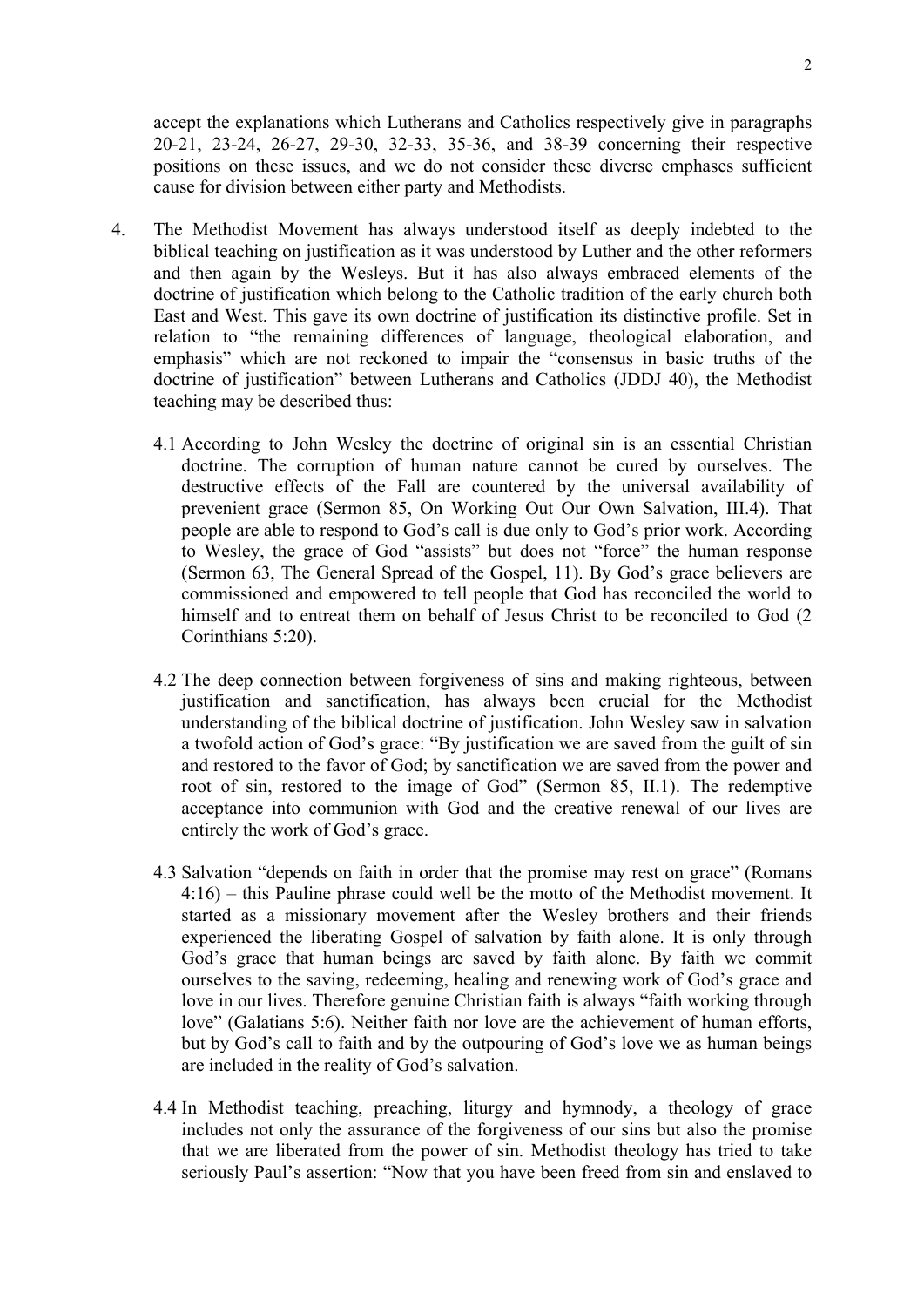God, the return you get is sanctification and its end, eternal life" (Romans 6:22). This was the reason why Wesley developed the doctrine of "Christian perfection" or "entire sanctification" (cf. 1 Thessalonians 5:23), which he considered to be at the heart of Methodist teaching. This doctrine found different interpretations during the history of the Methodist movement. However, in Methodist teaching five things always remained clear:

- a) "Entire sanctification" or "Christian perfection" is nothing else than "loving God with all your heart and all your soul and with all your mind" and "your neighbour as yourself" (cf. Matthew 22:37-39; 1 John 2:5).
- b) "Christian perfection" is not the absolute perfection which belongs to God alone; and it "does not imply an exemption either from ignorance, or mistake, or infirmities, or temptations" (Wesley's Sermon 40, Christian Perfection, I.9).
- c) Even if our whole being is filled with the love of God which has been poured out into our hearts through the Holy Spirit (Romans 5:5), this will always remain God's gift and the work of God's grace and never our human merit or achievement.
- d) The hope of conquering sin should never lead us to deny or disregard the danger of backsliding and being caught by the power of sin. Thus 1 John 1:6-9 states: "If we say that we have fellowship with God while we are walking in darkness, we lie and do not do what is true; but if we walk in the light as he himself is in the light, we have fellowship with one another, and the blood of Jesus his Son cleanses us from all sin. If we say that we have no sin, we deceive ourselves, and the truth is not in us. If we confess our sins, he who is faithful and just will forgive us our sins and cleanse us from all unrighteousness."
- e) Those who are justified and sanctified by God's grace will struggle with temptation and sin during their whole lives. But in this struggle they are strengthened by the promise of the gospel that in Christ God has broken the power of sin. Even if "the contradiction to God within the selfish desires of the old Adam" (JDDJ 28) remains in the lives of the justified, God's grace "reigns through righteousness to eternal life through Jesus Christ" (Romans 5:25).
- 4.5 For Methodists both the law and the gospel are expressions of God's word and God's will. For guidance in the way of life and good (cf. Deuteronomy 30:15-20), God in his love gave the law, which is summarized in the commandment to love God and our neighbours. As human beings we are not able to follow this way on our own. Because we have all failed to do God's will, the law now serves to accuse and convict us of sin (cf. Romans 3:21). God saves us and gives us life through the love revealed and expressed in the life and the death of Jesus Christ. Although the law no longer has any power to condemn those who believe in Jesus Christ, it remains as summarized in the love commandment an indispensable guide to God's will.
- 4.6 Assurance of faith and assurance of salvation have always belonged to the core of Methodist preaching. Such assurance is not seen as the certainty of possession but as the reliability of a relationship, which is founded in God's love. This relationship is lived by using the "means of grace", especially searching the Scriptures and receiving the Lord's Supper. These are outward signs, ordained by God, through which he conveys his grace to us. To be assured by the witness of the Holy Spirit that we are children of God (Romans 8:16) is the source of peace and joy in the lives of those who come to believe in Jesus Christ. In Wesleyan terminology, both "holiness" and "happiness" are gifts of God's grace.